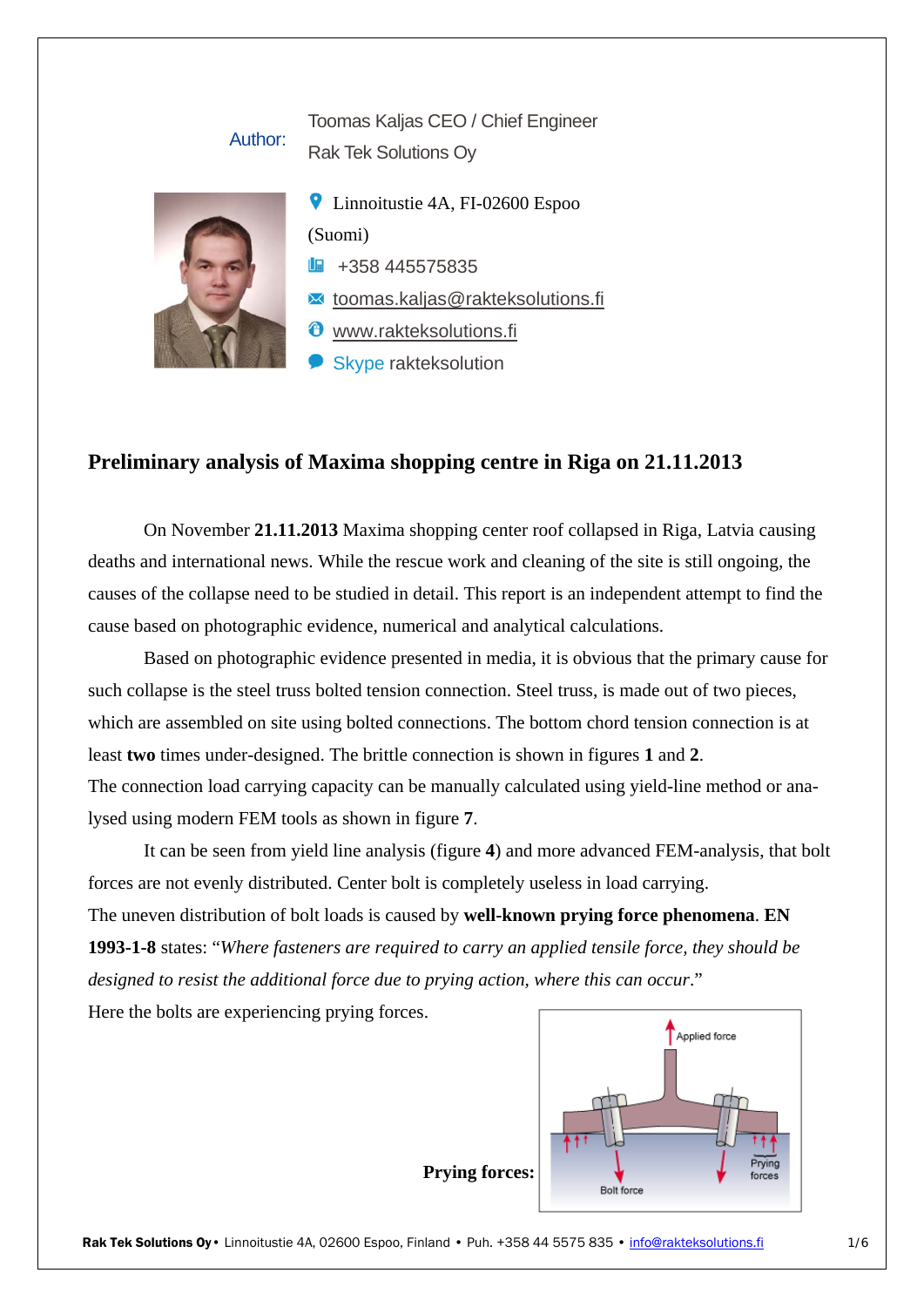

*Figure 1. Truss bottom chord is connected with end plates and bolts which are in between steel beam flanges. The quantity and sizes of bolts are not sufficient for massive steel beam section. Bolts should also be placed outside of flanges (see figure 5 for example)* 



*Figure 2. Same connection from different angle.*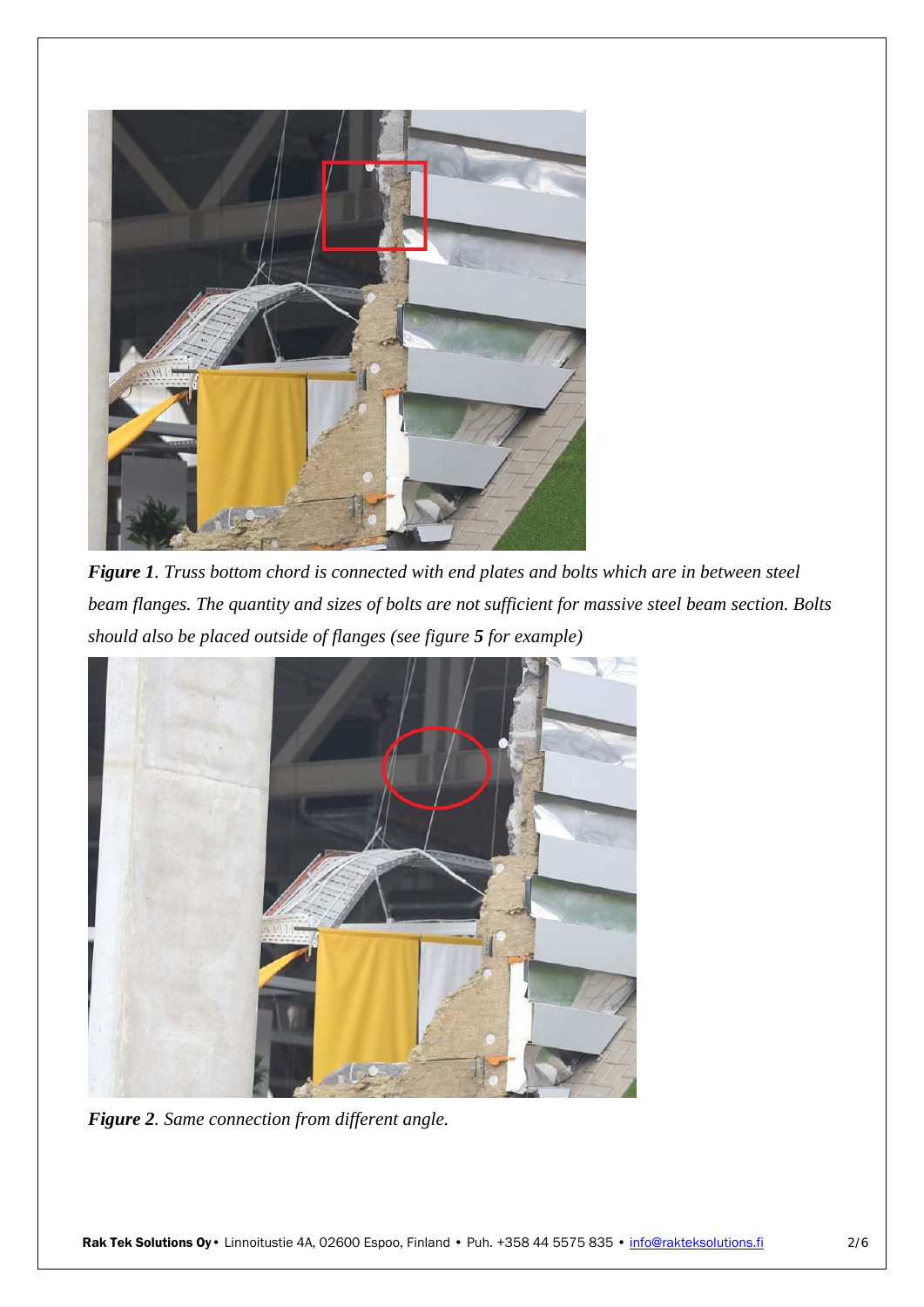

*Figure 3. Steel trusses (white) have broken into two pieces and are buried under pile of rubble. The connection in figure 1 and 2 has caused brittle and sudden collapse without any warning. Several other design mistakes are also obvious but of less importance in this case.* 



*Figure 4. Drawing of end plate in failed connection. Blue lines represent yield lines in end plate. Due to yielding pattern of end plate, bolts near the web of I-beam experience much higher forces. Nr 3 row center bolts are completely useless, visible on figure 4 as red.*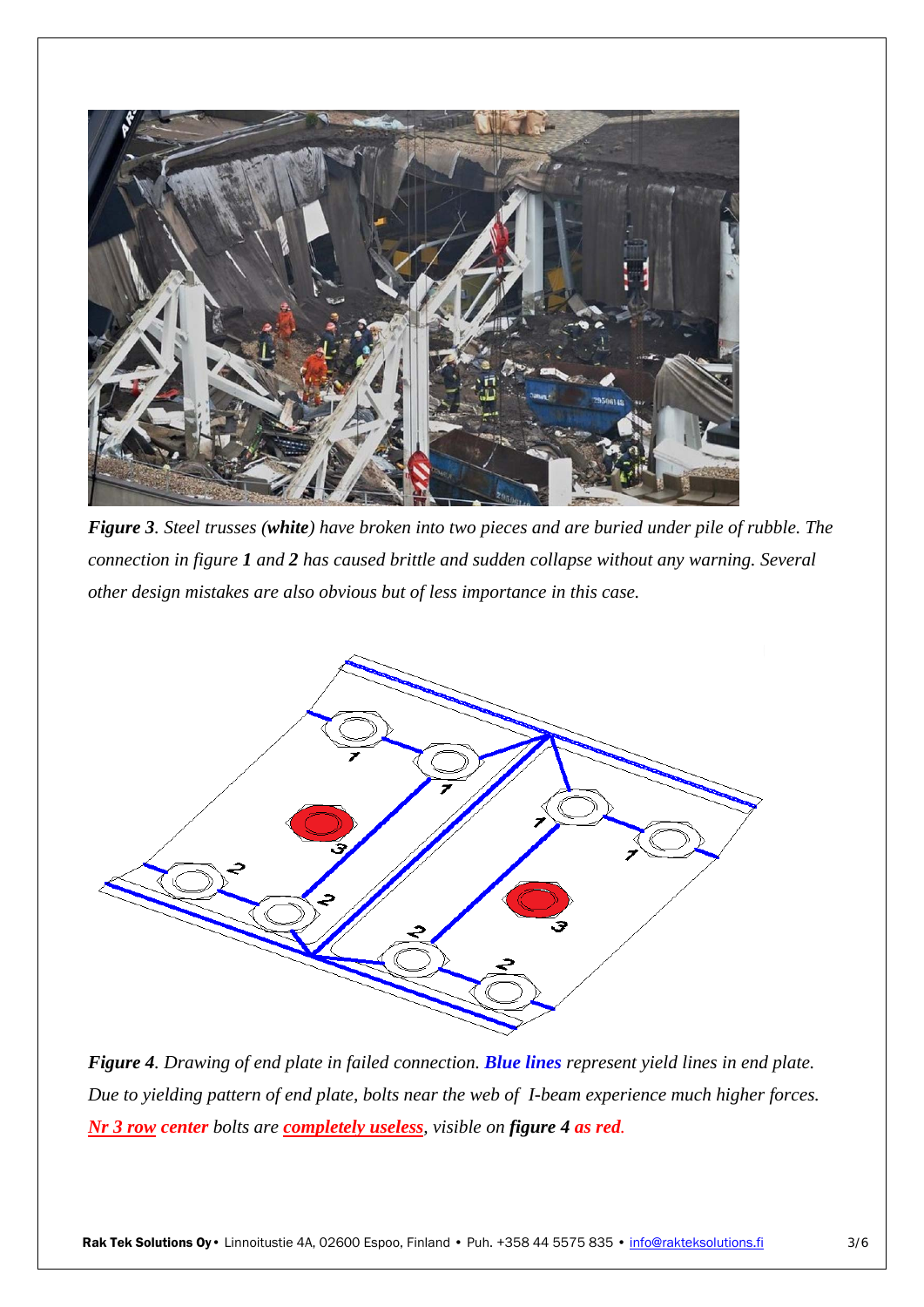

*Figure 5.Excample of properly arranged bolt placement. This connection shows the need of eight additional bolts outside the flanges (in rows nr 2). All bolts are useful in this configuration. Blue lines are representing plate yield lines.*



*Figure 6. Tension connection (1) has failed from bolts just as theory would predict. Connection (2) has failed during the collapse, since this diagonal is in compression and does not fail or fracture in normal compression loading conditions. Only tension bars and connections rupture.*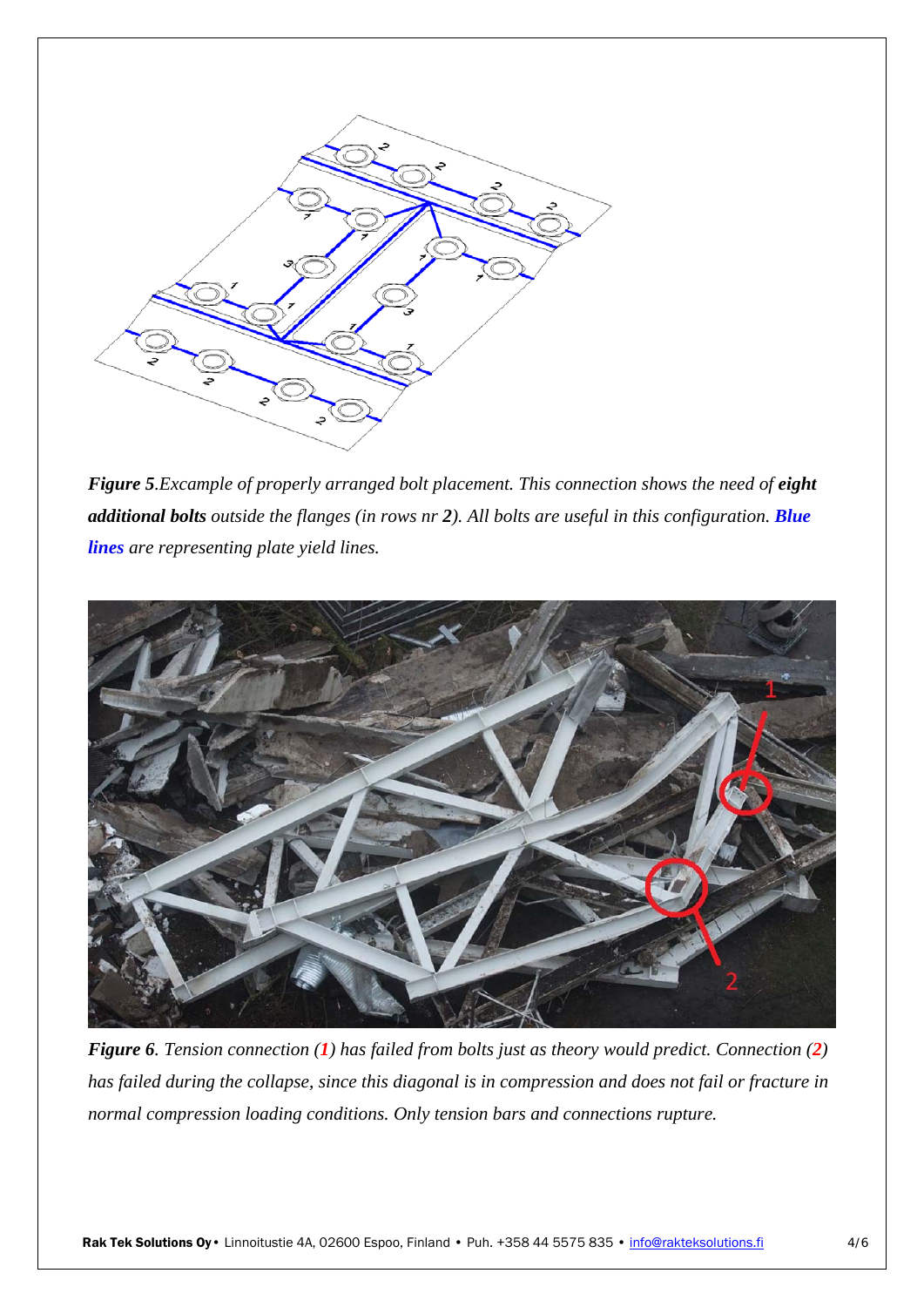

*Figure 7. Example FEM model of the failed connection in Maxima shopping center. Center row 3 bolts are in compression (negative loading in bolts) (totally useless). Bolt forces are not evenly distributed. Maximum loaded bolts will rupture first and then all other will follow. Rupture can cause sound similar to "explosions".* 



*Figure 8. Static model of failed truss. Bolted tension -connection in figure 7 is placed in between of massive beams 2 and 4. Due to fact that this connection was much weaker than beams 2 and 4, the truss failed in a brittle manner without any prior warning.*